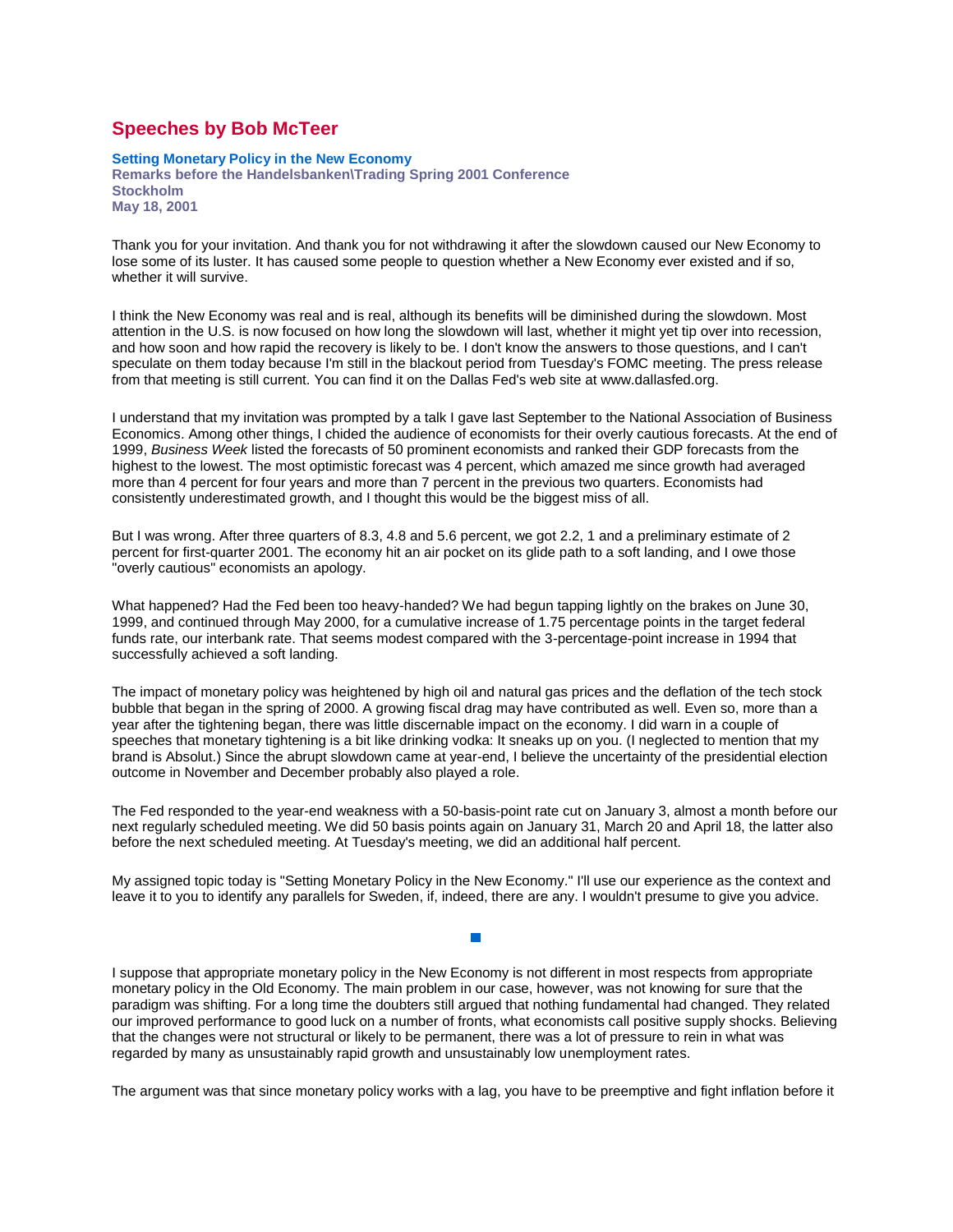becomes visible. After all, you know it's coming because growth this high and unemployment this low has been inflationary in the past.

The Phillips curve, which purports to show an inverse relationship between inflation and unemployment, was invoked as a reason to tighten. The low unemployment would surely lead to higher inflation down the road. A similar concept was the NAIRU—the non-accelerating inflation rate of unemployment—which held that below a certain level of unemployment, inflation will accelerate. We entered the 1990s with a consensus among economists that the NAIRU was around 6 percent. Any unemployment below 6 percent would cause inflation to accelerate.

A related concept is the potential growth rate, or the so-called speed limit that critics thought policymakers were enforcing. If economic growth exceeds the potential growth rate—or the speed limit—inflation will accelerate.

You get the potential growth rate by adding the rate of productivity growth—the growth in output per hour worked—to the rate of employment growth—the growth in the number of hours worked. From the early 1970s to the early 1990s, productivity growth was stagnant, rising just over 1 percent per year for two decades. (Those numbers have since been revised upward to around 1.4 percent per year, rather than the originally estimated 1.1 percent per year.) Add to that figure a similar growth rate in the number of hours worked by an expanding employment base, and you get a "potential" growth rate of 2 to 2.5 percent. Growth faster than that, assuming unemployment no higher than around 6 percent, would cause inflation to accelerate.

Toward the end of 1995, the U.S. economy began to get a second wind, more energy. In the second half of the decade, growth regularly exceeded the presumed speed limit by substantial margins. Unemployment fell below 6 percent and then below 5 percent, before settling down around 4 percent, where it's been for a couple of years. Yet for most of this period, inflation declined rather than increased. Many thought this was too good to be true and urged tightening of policy to head off the inflation always lurking just around the corner. The problem was that inflation had not made its appearance yet.

The more sophisticated economists, especially those from prestigious universities that don't have good football teams—American-style football, that is—urged tightening based on past economic relationships that were built into current econometric models. Those models—including the Fed's—were consistently predicting lower growth and higher inflation than we were getting. I joked that the way I forecast is to take the models' results and subtract a percentage point from expected inflation and add it to expected real growth. It worked pretty well.

Not being a very sophisticated economist, and especially not being an econometrician, I followed the advice of Yogi Berra, an old baseball player and manager of unusual wisdom. Yogi pointed out that you can observe a lot just by watching. I also followed the lead of comedian Richard Pryor, who once famously asked, "Who are you going to believe? Me or your own lying eyes?" The models were telling us one thing and our eyes were telling us something else. As for an economy too good to be true, I agree with Mae West, who said, "Too much of a good thing is just about right."

The circumstances posed a dilemma for monetary policy. The uncertainty argued for wait and see, but wait and see conflicts with the need to be preemptive. If you wait and see inflation actually building, it's too late to deal with it without risking a recession. To avoid that, you do need to have indicators of impending inflation as an early warning signal.

The pressure to tighten preemptively drew support from the successful soft landing engineered in 1994, which probably prolonged the expansion significantly. To me, however, there were two important differences between 1994 and the late 1990s. For one thing, we had held short-term interest rates to around 3 percent for almost a year and a half going into 1994. With inflation at about 3 percent as well, real short-term interest rates were effectively zero clearly not appropriate after growth had become vigorous.

The other difference is that throughout 1994, sensitive commodity prices rose rapidly, clearly a threat to overall inflation. In 1999, real short-term interest rates were near their historical norms of around 3 percent and commodity prices were just coming out of a prolonged decline.

In the late 1990s, the leading indicators of inflation were real growth and employment, not financial indicators, which were rather benign. It didn't feel right to me to tighten policy because the real economy was strong. It seemed like a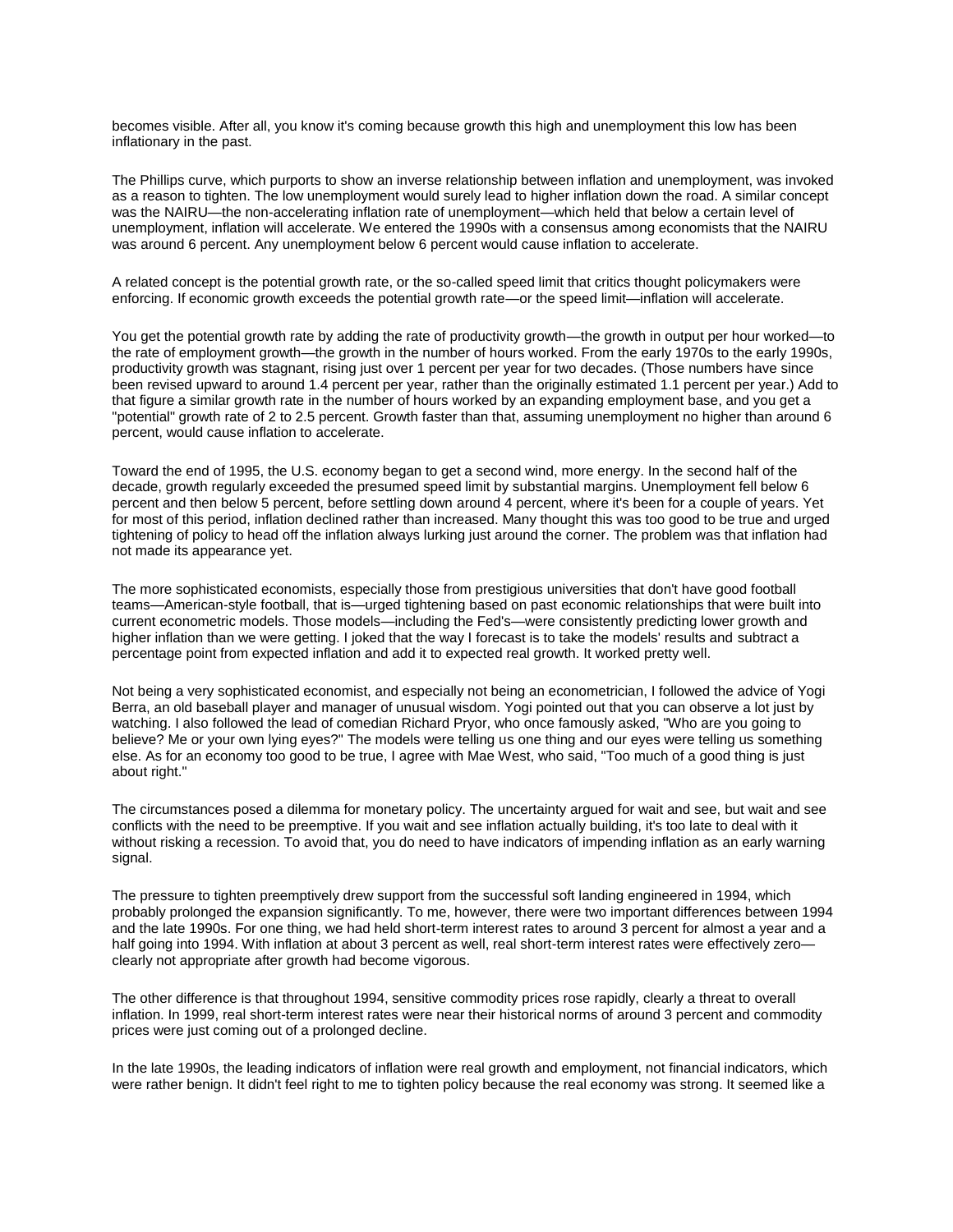vote against prosperity, especially since leading financial indicators of inflation were not present.

As it turned out, monetary policy forbearance prior to mid-1999 worked out very well. By not trying to enforce a speed limit that was no longer relevant, we got good growth and much lower unemployment over a prolonged period. Collateral benefits included the swing in the budget from deficit to surplus, successful welfare reform, a decline in minority unemployment to the lowest levels on record and even a drop in crime. However, it was a risk, and we could have been wrong.

When the FOMC voted to tighten in June of 1999, as I said in my dissenting statement, I just wanted to test the growth limits of the New Economy further.

Inflation eventually did begin to creep up, but it was mainly because of higher oil and gas prices. Core inflation went up only marginally and only back to levels that existed prior to the depressing effect of the East Asian crisis.

So to summarize so far, the main problem is knowing whether you really do have a new economic paradigm or if you are just having good luck. Waiting to find out runs the risk of failing to be preemptive. Not waiting risks choking off growth unnecessarily.

The more than doubling of productivity growth in the latter part of the decade was driven by technology and led to the higher overall growth rates and lower unemployment. That this faster growth was less inflationary than expected resulted from a combination of the inherently deflationary attributes of technology combined with increasing global competition. Pricing power was hard to maintain locally when competitors could produce anywhere in the world and sell to anyone in the world. The new technology—especially the Internet—and the New Economy generally are kinder to consumers than to producers. Consumers get to participate. Producers have to participate or lose out. That's all right. Economies are for consumers.

Let me give you some unconventional food for thought. The conventional wisdom has it that inflation was depressed in the 1990s *despite* rapid growth. I believe that inflation was repressed largely *because of* rapid growth. We are so accustomed to thinking of inflation being caused by too much money chasing too few goods that we forget that more goods—that is, faster output—can be just as helpful in curbing inflation as lower money growth. Increasing supply is as helpful as containing demand.

Economists usually ignore that because they are used to thinking of the supply side as a given and concentrate on adjusting demand to the predetermined supply. But in a decade that saw the collapse of Soviet-style communism and hard-core socialism, new countries entering the world trading system for the first time, worldwide privatization and deregulation, and the lowering of trade and investment barriers, it's not reasonable to treat the supply side as a constant. Obviously, inflation is determined by the relative growth of supply and demand. Vigorous supply-side growth can be very useful and should not be ignored by policymakers.

Unfortunately, if I'm right about that, there may be a downside risk as well. If inflation is depressed in part by rapid supply-side growth, inflation might rise as that growth declines in a slowdown or recession. The conventional wisdom is that slowing economies bring inflation down, but not if supply slows faster than demand. It's something to think about. The key is to deregulate and invigorate the supply side of the economy even while holding demand in check with monetary policy.

Another issue in the new environment is how to gauge the stance of monetary policy. In other words, how easy or tight is it? Looking at money growth is the most intuitive way to me. But the monetary aggregates have become unreliable as their velocities have been made unstable and/or unpredictable by financial changes that impact money demand.

We use interest rates as the gauge these days, but only because it seems to be the least-worst way rather than the most-best way. Targeting interest rates can lead to procyclical policies or other policy mistakes if you misjudge whether a given rate change is due mainly to demand changes or to supply changes.

I've already explained why I don't like to use GDP and unemployment as indicators of pending inflationary pressures. So what do I use? I still keep an eye on the monetary aggregates for information, but which of the aggregates? Recent behavior of the monetary base suggests that policy is somewhat tight, while the broader measures of the